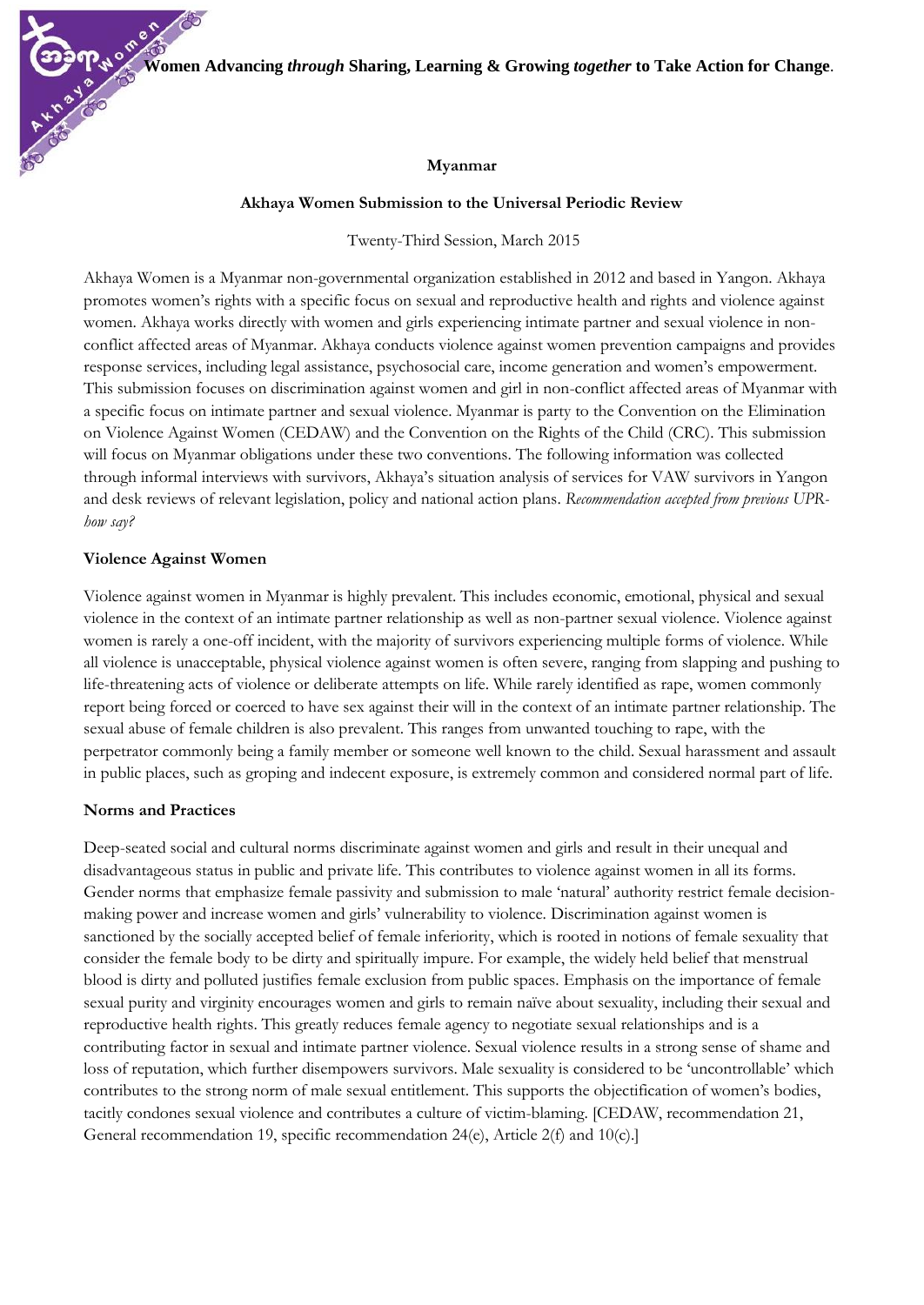# **National Machinery**

The Myanmar Women's Affairs Federation (MWAF) was formed in 2003 and functions as the national machinery for advancement of women and girls according to Myanmar's obligations under CEDAW. Like its predecessor, the Myanmar Committee for Women's Affairs, the MWAF is hindered by a lack of adequate human, financial and technical resources and appropriate authority to carry out its mandate. The MWAF's close affiliation with the government deters female survivors critical of the government from seeking assistance. The MWAF's violence against women work is strongly influenced by conservative social norms, which render its services at best inappropriate and at worst actively harmful. For example, women commonly report being encouraged to return to an abusive husband in the interests of maintaining the family unit. MWAF awareness raising activities advise women to dress conservatively to avoid sexual violence and in doing so, promote a culture of victim-blaming. [CEDAW review, recommendation 17 national machinery – recommended to strengthen, provision of necessary authority, adequate human, financial and technical resources. General CEDAW recommendation 6, Accepted UPR recommendation - 105.3. Further strengthen its national machinery to ensure gender equality (Azerbaijan)]

# **Normative and institutional framework**

The 2008 constitution's definition of discrimination has not been reformed to align with CEDAW's, which prohibits direct and indirect discrimination in the public and private sphere. It lacks any guarantee to substantive equality and undermines anti-discrimination provisions regarding employment by stating that nothing 'shall prevent the appointment of men to the positions that are suitable for men only'. It also institutionalizes discrimination by reserving one fourth of the legislature for the military/*tatmadaw,* a male-dominated institution with very few women. [CEDAW Article 7, General Recommendation No. 23 (Women in Political and Public Life), UDHR Article 21]

Despite accepting UPR recommendations to criminalize rape in every context, ensure legal punishment for perpetrators and adopt and effective measure to fight combat violence against women, legislation regarding sexual and intimate partner violence remains inadequate. The colonial era *Penal Code* remains the primary legislation concerning violence against women. There is currently no specific legislation regarding intimate partner violence. Current statutes concerning sexual violence remain inadequate and outdated, framed by notions of gender and violence that call into question the behavior of the victim or perceive them as lesser for having experienced violence. Under existing law, sexual violence is criminalized on the basis that it offends a women's 'modesty'. Moreover, marital rape is currently exempted from criminal proceedings unless the woman is under 13 years old. An anti-violence against women (AVAW) law has been drafted and submitted to the Joint Bill Committee for approval to be submitted to the legislature for review, however has not been approved yet. [SEE CEDAW Article 1, General Recommendation No. 19]

The proposed Protection of Race and Religion legislative package would violate CEDAW. The package consists of four bills; the Population Control Bill, Buddhist Women's Special Marriage Bill, Religious Conversion Bill and the Monogamy Bill. These bills violate women's reproductive rights and discriminate on the basis of gender and religion. The Buddhist Women's Special Marriage Bill, also known as the Interfaith Marriage Law would require Buddhist women to seek permission from local authorities and parents to marry man of another faith and requires non-Buddhist men to convert to Buddhism before marrying a Buddhist woman. The Religious Conversion Bill increased mandated hurdles for religious conversion while the Monogamy Bill would outlaw polygamy. The Population Control Bill would grant authorities power to identify regions where women would be encouraged to only procreate once every three years. [reference – CEDAW, Beijing, etc.]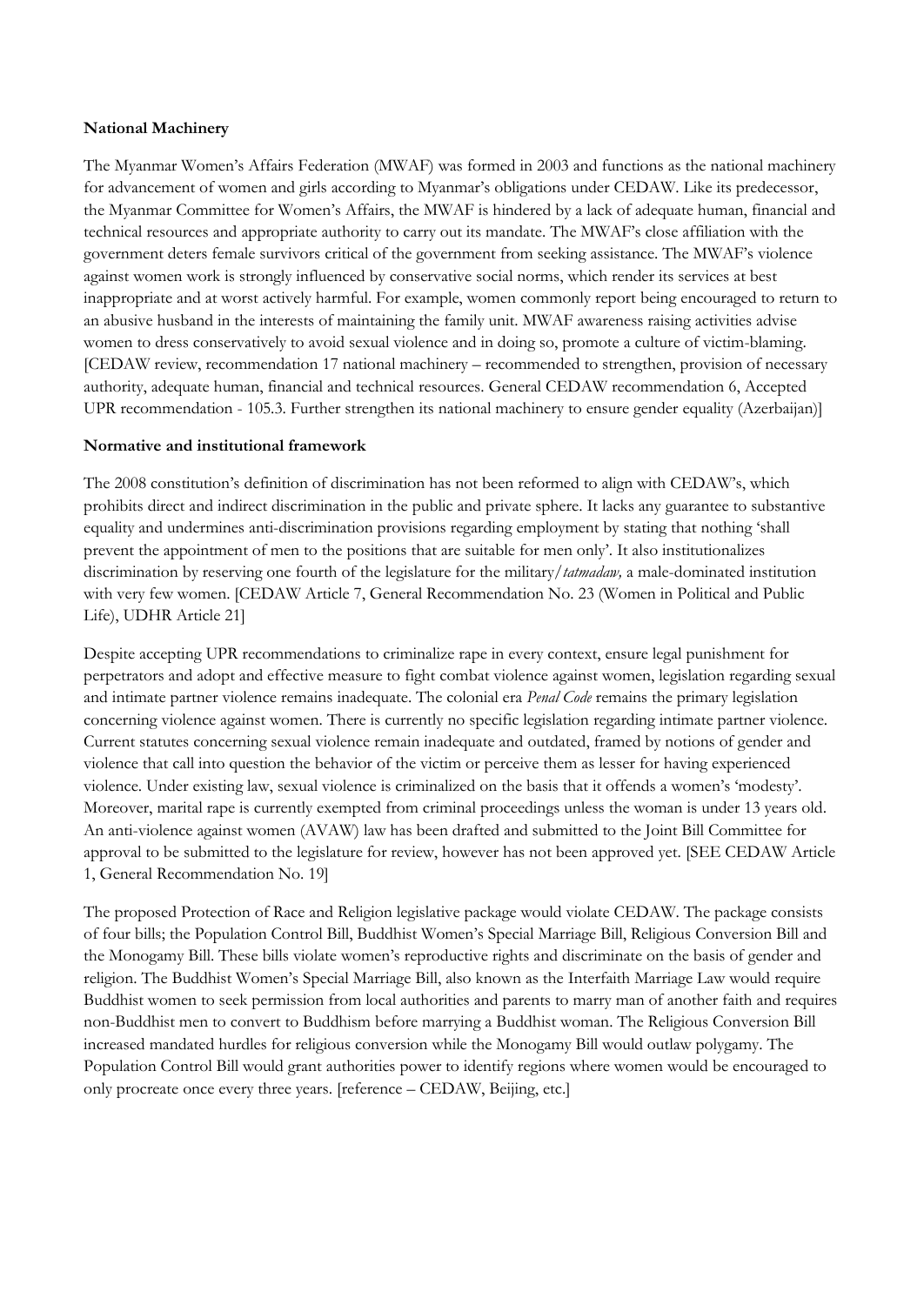## **Protection and support for survivors**

Protection and support services for female survivors of intimate partner and sexual violence are extremely limited. The lack of appropriate violence protection legislation and mechanisms such as protection orders limits the role of law enforcement in addressing intimate partner violence. When women do report intimate partner violence, they report facing prejudice from authorities that dismiss the seriousness of the incident and encourage them to return home in the interests of the family. The lack of standard operating practices for rape or screening methods for intimate partner violence in government hospitals and the absence of specially trained health workers results in substandard care. For example, rape survivors report that post-rape medical examinations in government hospitals do not include the provision of emergency contraception. There are no rehabilitation services for intimate partner and sexual violence survivors or perpetrators, nor are there any women's refuges. The few counseling options available offered by non-government organizations are inadequate and inappropriate. No legal assistance is provided. Consequently survivors are often deterred from seeking justice through formal legal channels that involve complex and protracted legal processes, which are often prohibitively expensive.

### **Bias in the justice sector**

Survivors report discrimination in the justice sector. Under the *Evidence Act* past sexual conduct and character evidence may be introduced to cross-examine to impugn the credibility of witnesses. The weight of the evidence is left to the judge's discretion. An institutionalized culture of victim-blaming combined with the social conservatism of current laws applied to violence against women cases commonly results in inadequate sentencing. Widespread corruption in courts and the police force allows perpetrators to interfere with legal proceedings to prevent or hinder violence against women cases from going forward. Aware of this, survivors and their family often agree on informal financial compensation. Taboos around sexual violence and importance placed on female sexual purity also contribute to informal resolutions either in form of financial compensation or marriage between the perpetrator and survivor to ensure the survivor's 'dignity' remains intact. This is particularly true in the case of child abuse against a girl. [SEE CEDAW Articles 3, 5, General Recommendation No. 19]

### **Bias in the health**

The lack of appropriate healthcare for female survivors of intimate partner and sexual violence is part of a gendered pro-natalist bias within the health sector. This bias is a product of conservative gender roles that frame women exclusively as mothers and wives. The government-sponsored pro-natalist approach to women's health is discriminatory and contributes to poor health outcomes for women and girls. Female sexual and reproductive health suffers as a consequence of this. Beyond maternal health, there are few female reproductive and sexual healthcare services. The lack of comprehensive sexuality education combined with this service gap results in a range of poor female sexual and reproductive health practices and outcomes. For example, the limited availability and knowledge of the birth control pill results in women taking emergency contraception in its place. The lack of fertility services also contributes to high rates of unsafe abortions.

### **Recommendations**

- Myanmar should pass and implement the AVAW law and raise awareness about the law and its consequences in the community, among men and women. Gender sensitivity training should be conducted among justice officials and law enforcement to ensure the effective implementation of laws and appropriate support for survivors. This includes training on confidentiality and privacy measures
- Myanmar should reject the Protection of Race and Religion legislation immediately and commit to adhering to principles of anti-discrimination
- Myanmar should strengthen its national machinery and ensure that its activities reflect the values of CEDAW. Government departments and bodies responsible for the implementation of the National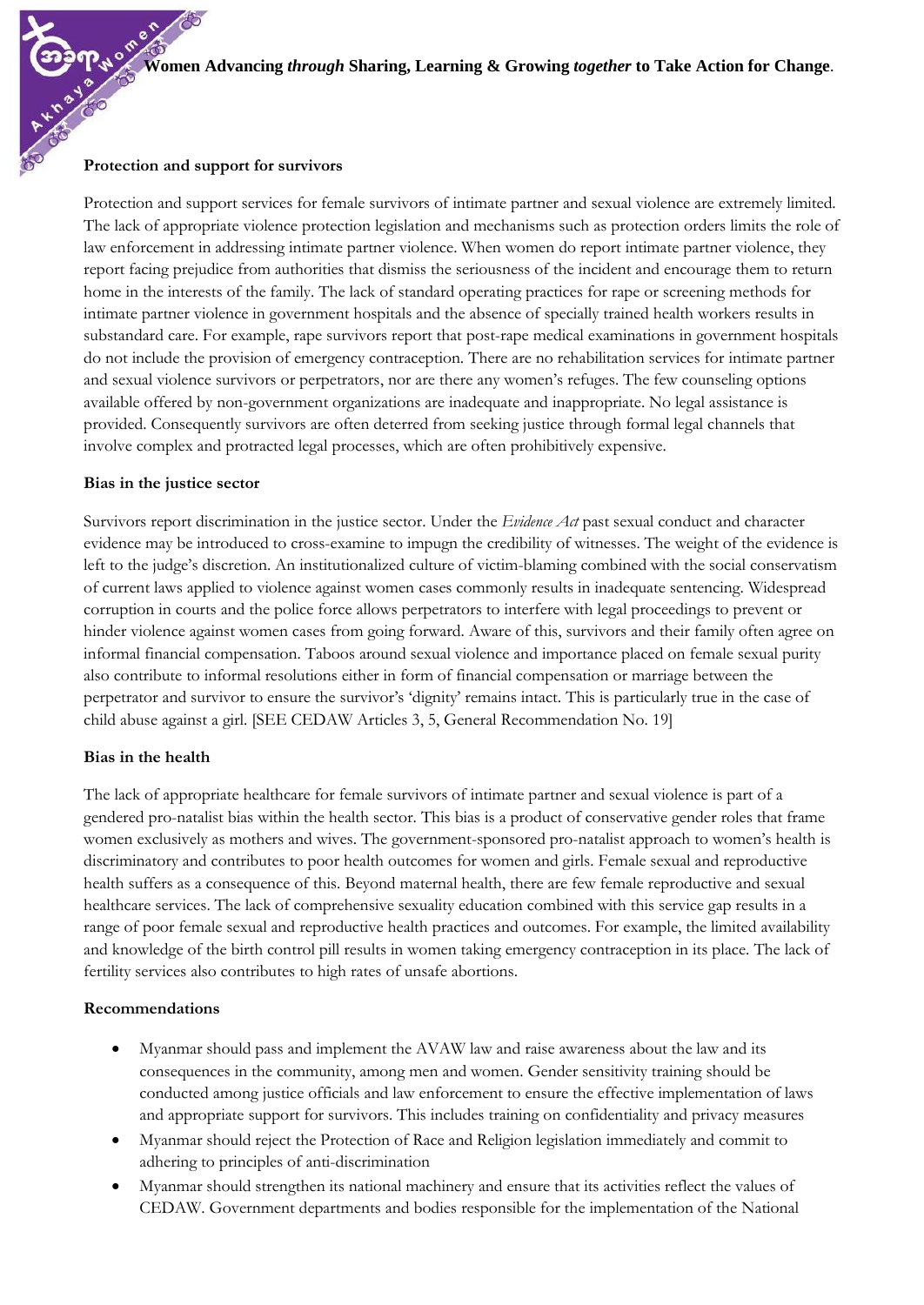Strategic Plan for the Advancement of Women 2013-2022 should be allocated sufficient human, financial and technical resources to effectively achieve its stated goals.

- Myanmar should introduce an age-appropriate comprehensive sexuality education syllabus in primary and high school curricula. This should cover topics including sexual and reproductive anatomy, gender equality, healthy relationships, women's rights, and sexual and reproductive health rights
- Women's refuges or crisis accommodation should be established and made readily available to women and girls experiencing violence. Refuges should cater towards women and girls and provide support for women and their children to avoid forced separation
- Violence against women and gender sensitivity training should be provided to health care providers (nurses, doctors, counselors, psychologists, health administrators, etc.) to enable them to identify violence and address it in a sensitive and appropriate way. Appropriate standard operating procedures and guidelines for treating intimate partner and sexual violence survivors should be established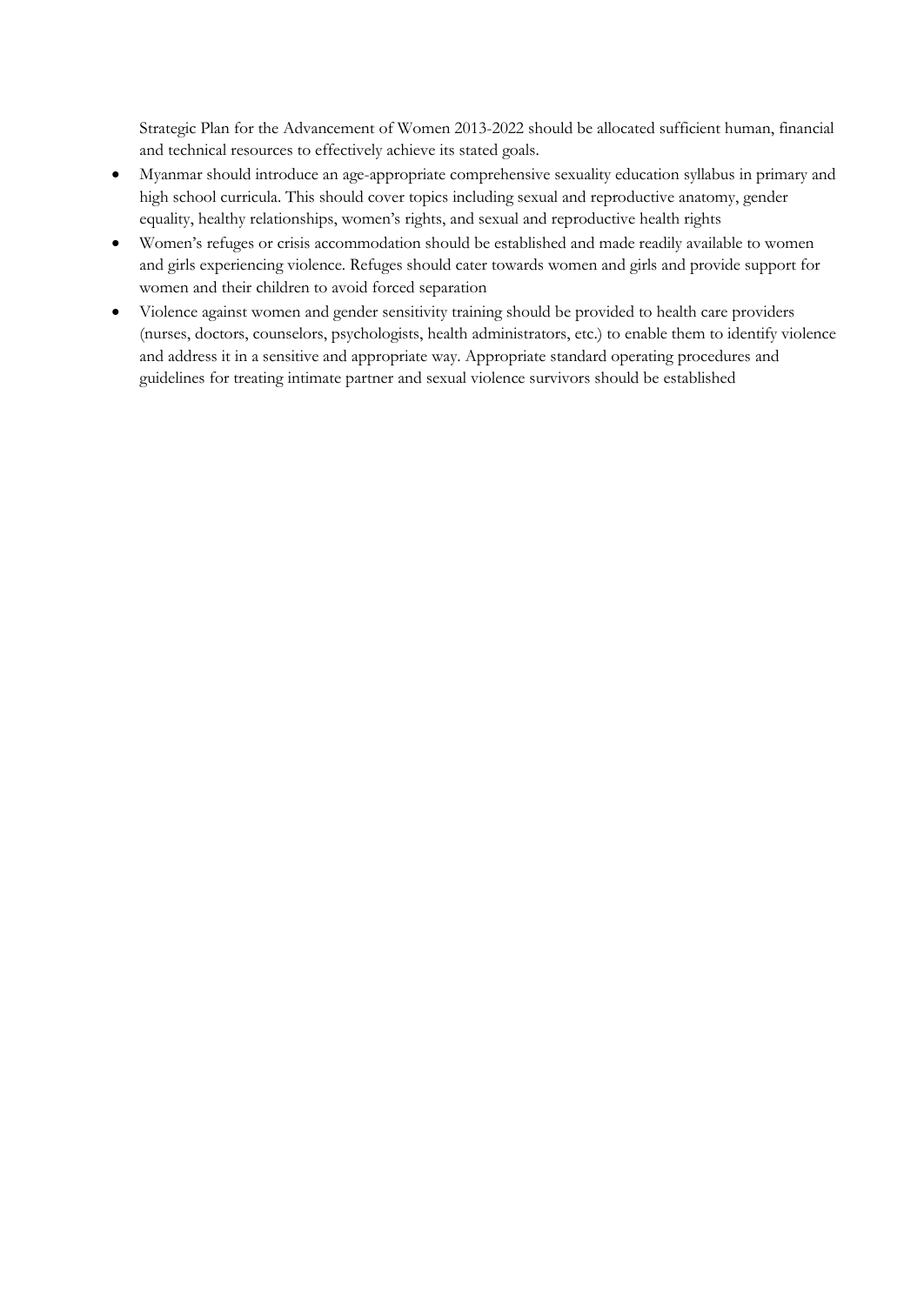## CEDAW concluding observations

CEDAW recommendations 9 Definition of discrimination against women

CEDAW recommendation 11 state constitution and discriminatory laws (constitution)

Maybe add data and information on violence still not collected properly by the state – Recommendation 15 – legal complaints mechanisms, including human rights institution

Recommendation 17 – national machinery

Recommendation 21 (negative cultural practices and stereotypes) and 23 VAW

Recommendation 39 – health – sex and reproductive health, access to contraception.

Interfaith marriage law against what article of general recommendation?

### General recommendations

General recommendation no. 6 –effective national machinery – also includes monitoring- maybe add to above paragraph on MWAF activities

General recommendation 21 – equality in marriage and family relations

UPR recommendations

104.11. **Establish and enforce strict legislation criminalizing rape in every context, including marital rape (Portugal);**

104.32. **Ensure that violence against women and girls, including intimate partner violence and all forms of sexual abuse, constitutes a criminal offence, and that perpetrators are prosecuted and punished (Norway);**

# **Accepted recommendations**

.

105.3. **Further strengthen its national machinery to ensure gender equality (Azerbaijan);**

105.8. **Adopt effective measures to fight violence against women (Slovenia);** 

105.10. **Increase its efforts to prevent and combat violence against women and human trafficking and adopt a National Plan of Action for the advancement of the human rights of women (Iran);**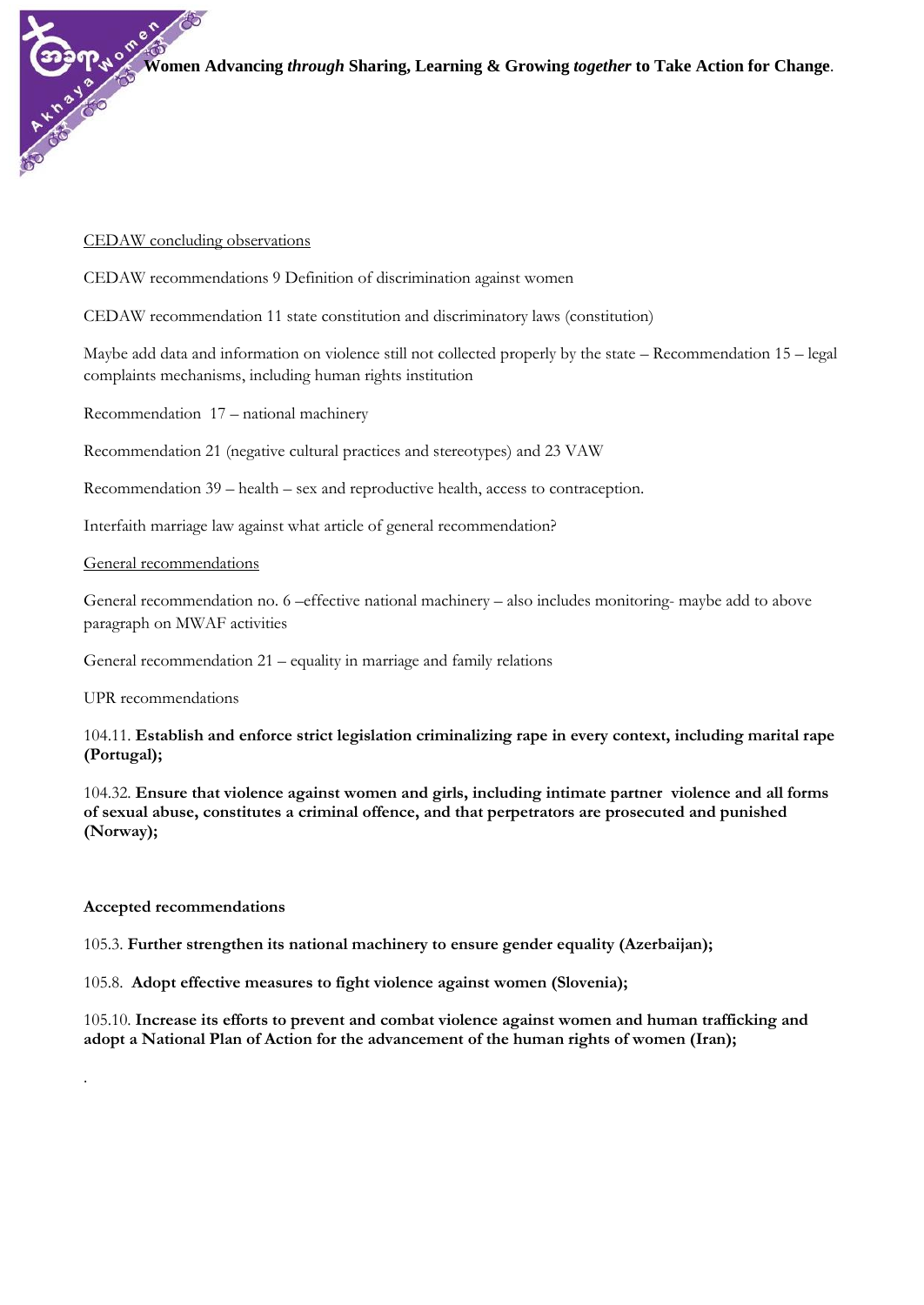Female survivors' access to justice through the formal legal system is impeded by the low level of legal awareness in the community and the complex and protracted legal process that is often prohibitively expensive

General recommendation 19 – VAW- relevant – appropriate and protective services, gender training for judiciary and law enforcement officers, other public officials, proper family law and violence protection legislation and mechanisms, effective measures to overcome harmful norms and practices, state parties should establish support services – refuges, speciality trained health workers, rehabilitation and counseling, avoid unsafe abortion through proper fertility services,

No- 20 (D), Room No.(601-A), 6Th Floor, Thirimingalar Street, San Chaung Township, Yangon, Myanmar.

**-**

**------------------------------------------------------------------------------------------------------------------------------------**